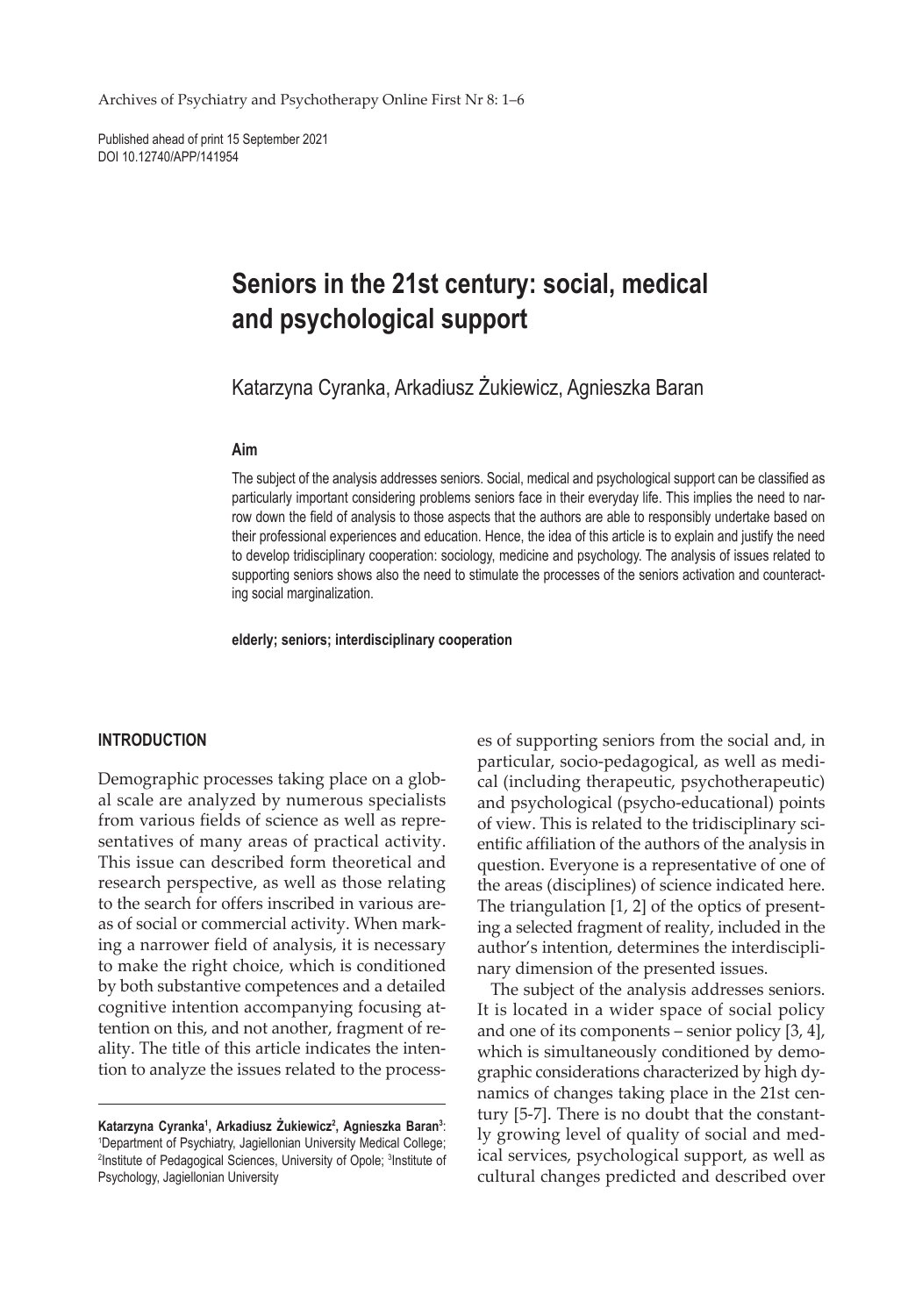half a century ago by Margaret Mead [8] are the source of changes in the lifestyle of modern seniors. First of all, the index of human life expectancy increases, which implies a process of a specific "aging" of societies. This is strongly related to the decline in birth rates, which include the so-called old continent – Europe. Hence, in order to search for theories and models of practical action that fits into numerous areas of supporting seniors, it is necessary to consider various issues from a multidisciplinary perspective [9]. Support: social, medical and psychological can be classified as particularly important due to the variety of the accompanying problems in the everyday life of seniors. This implies the need to narrow down the field of analysis to those aspects that the authors are able to responsibly undertake. Hence, a further specification of the idea of this article is to explain that we intend to prepare a series of statements devoted to a tridisciplinary analysis of issues related to supporting seniors in the processes of their activation and counteracting social marginalization.

## **The social dimension of human aging in the conditions of intensive civilization development in the 21st century**

The 21st century is full of technological changes that trigger a parallel civilization change. The variability of the length and quality of human life implies further goals set by contemporary social policy [10]. Regardless of the model we deal with [11], the tasks facing today's social services increasingly take into account both the needs and capabilities of older people. It is not only about the so-called helping, but most of all, enabling seniors to use their strength. This potential, called by sociologists the social capital of seniors [12, 13], is referred to in Polish social pedagogy as human or social forces. They are subject to processes of deliberate activation and are incorporated into cooperation in order to rebuild the reality of everyday life [14]. This is related to activities aimed at both discovering and strengthening these forces, which by their nature are a specific potential enriching various areas of social and pro-social activity.

Emphasizing the importance of seniors' participation in social life, it seems necessary to take into account those features that determine the possibility and, at the same time, the legitimacy of engaging this social group in various areas of activity. It is not enough to indicate the expectations and anticipated fields of interest of the elderly. It is also necessary to take into account those elements that really fit into the range of available forms of social participation of people who, over the years, lose both their motivation and appropriate abilities (physical as well as mental). For example, there is a catalog of barriers that are undoubtedly the cause of auto-marginalization or complete social exclusion. In addition to the most frequently indicated sphere of limitations – the financial one, should also be taken into account in line with those related to motor and perceptual limitations, cognitive impairment or general loss of the body's efficiency in situations of stress, fatigue or health weakness. Difficulties in everyday life, struggling with one's own weaknesses are only a few of the essential components that determine the ability to cooperate based on direct interpersonal relations. In the search for theoretical models of inclusive activities addressed to seniors, these factors constitute one of the important categories determining the offer of services included in the scope of institutional impact.

The involvement of seniors in social matters is undoubtedly a challenge not only in social policy, but above all in the interest of the younger generations living in the same space and time span – the younger generations. A wealth of experiences, well-established knowledge and developed skills can be useful in the conceptualization of planned social changes and at the stages of their implementation. However, the human potential of this social group requires systemic actions, which in the context of social support include both the sphere of care and activity understood in this sense as all forms of physical and intellectual support. There are educational, tourist and recreational as well as social and voluntary activities. On the one hand, it is necessary to create such a social and care offer that will eliminate the relevant deficits in the sphere of securing the basic life needs of the elderly. On the other hand, attention is focused on shaping senior policy programs that will improve the processes of engaging this social group in pro-social activities. In this case, the factor triggering human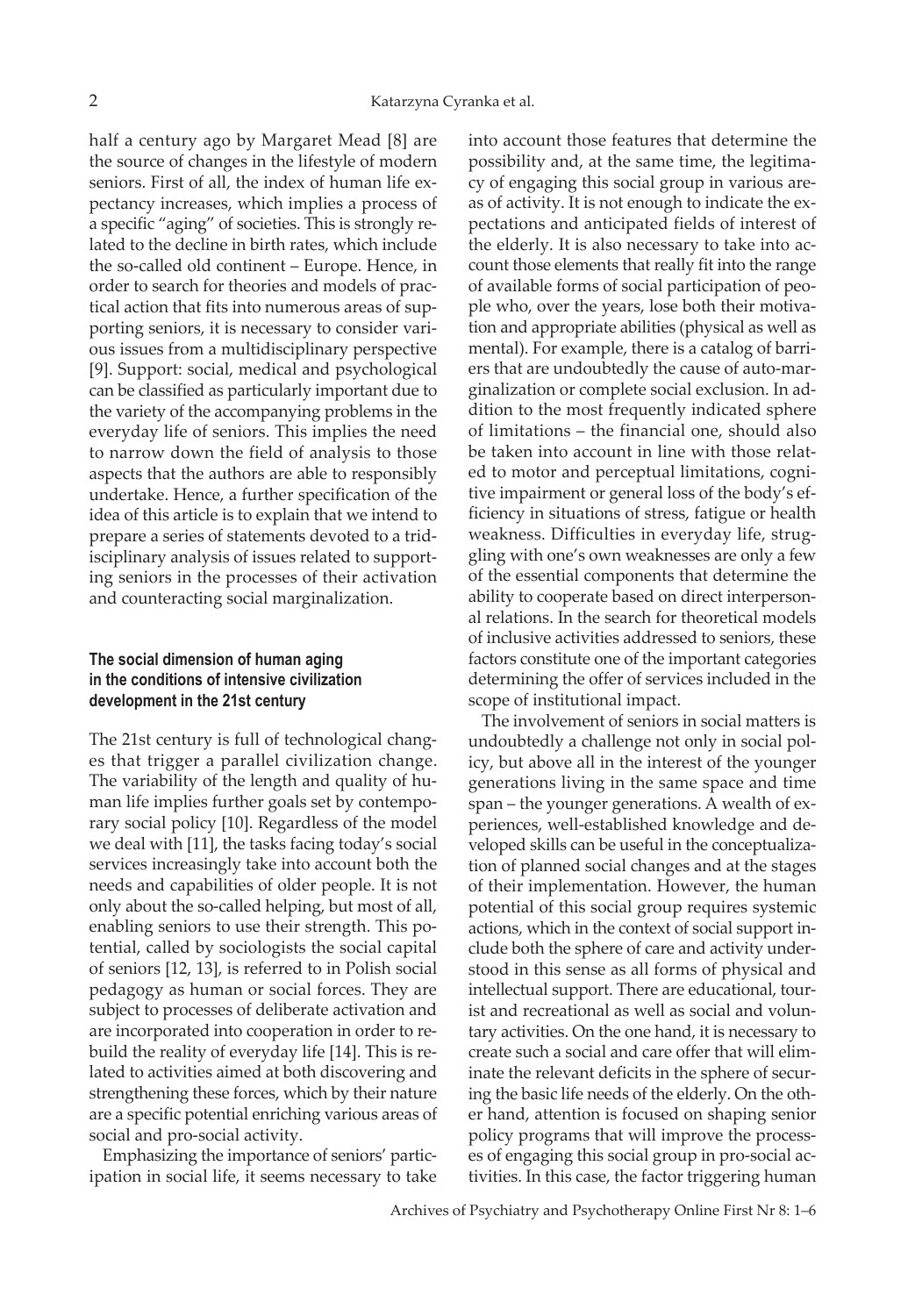strength will be the appropriate infrastructure, the components of which (institutions and organizations) will facilitate discovering, strengthening and engaging the potential of seniors in pro-social creativity. It can be both self-help and supporting younger generations by using the experience, knowledge and skills that correspond to the specific needs of local communities.

### **Medical support for an aging population as a challenge for modern healthcare systems**

Releasing and using the social potential of seniors, their activation in various fields has a positive impact on the health and quality of life of elderly people, confirmed in numerous studies [15- 18]. At the same time, the possibility of engaging in various educational, recreational or social activities requires taking care of maintaining psychophysical well-being at a level enabling the individual to participate in them. The rate of biological aging varies inter – and intra-individually, and although the decrease in the functional reserves of individual organs with age is an inevitable consequence of the passage of time, it is possible to slow down this process and increase the adaptability of the organism [19]. By caring for a healthy lifestyle, proper diet, exercise, rest, avoiding stimulants, undertaking various physical and cognitive activities, it is possible to reduce the risk or delay the occurrence of pathological aging and related problems such as, among others, multi-disease, weakness syndrome or functional disability [20-22]. However, this requires appropriate preparation for old age and providing a comprehensive system of support for the elderly people, not only those in complex medical situations and reaching the end of life, but also those who are still in a good health but face natural health changes connected with aging [23].

Along with the progressing of civilization, technological and social changes, it is necessary to develop new models of medical support for seniors, taking into account the individual needs of the diverse group of elderly people, using both medical consultations at their place of residence and various forms of round-the-clock care. When creating them, it is necessary to pay attention to such challenges as the increasing number of elderly people requiring long-term medical care, the decreasing number of family caregivers or the growing expectations of the elderly regarding the creation of an environment supporting the fulfillment of their needs and abandoning the purely medical model of help and support [24 ]. However, multi-specialist geriatric care, taking into account the individual needs of an elderly patient, is expensive and its implementation requires systemic solutions. Specialists working with older people, therefore indicate that there are also savings generated by educational and preventive activities, effective diagnosis carried out by medical personnel specialized in geriatric problems. Properly selected therapy programs, preventing or delaying the occurrence of more serious diseases or disability, limiting the number of medications taken by seniors and the exclusion of complications resulting from polypharmacy, and finally reducing the number of hospitalizations in elderly patients is a source of long term savings [23, 24].

The involvement of older people themselves, their carers and specialists in various fields to jointly develop and implement individualized and, at the same time, holistic treatment / support / care plans is the basis for ensuring the quality of health services for the elderly. The overriding goal of these activities should be to ensure the high quality of life of seniors [18, 24]. Developing education standards for both staff working with geriatric patients and seniors themselves in the field of comprehensive geriatric care is an important challenge for the medical care systems of the aging societies [23]. Understanding the importance of preparing the broadly understood medical and peri-medical personnel to work with this group of patients [18] is reflected in the inclusion of geriatrics in the compulsory curriculum at medical studies, recognition of geriatric medicine in an increasing number of European countries as a separate specialty and training and post-graduate studies on the specific problems of older people [25]. However, there is still an insufficient number of geriatricians and nurses, physiotherapists, psychiatrists, psychologists and representatives of other medical and peri-medical professions specializing in the work with seniors, who, while ensuring appropriate infrastructure and standards of geriatric care, would cooperate to improve the quality of life of seniors.

Archives of Psychiatry and Psychotherapy Online First Nr 8: 1–6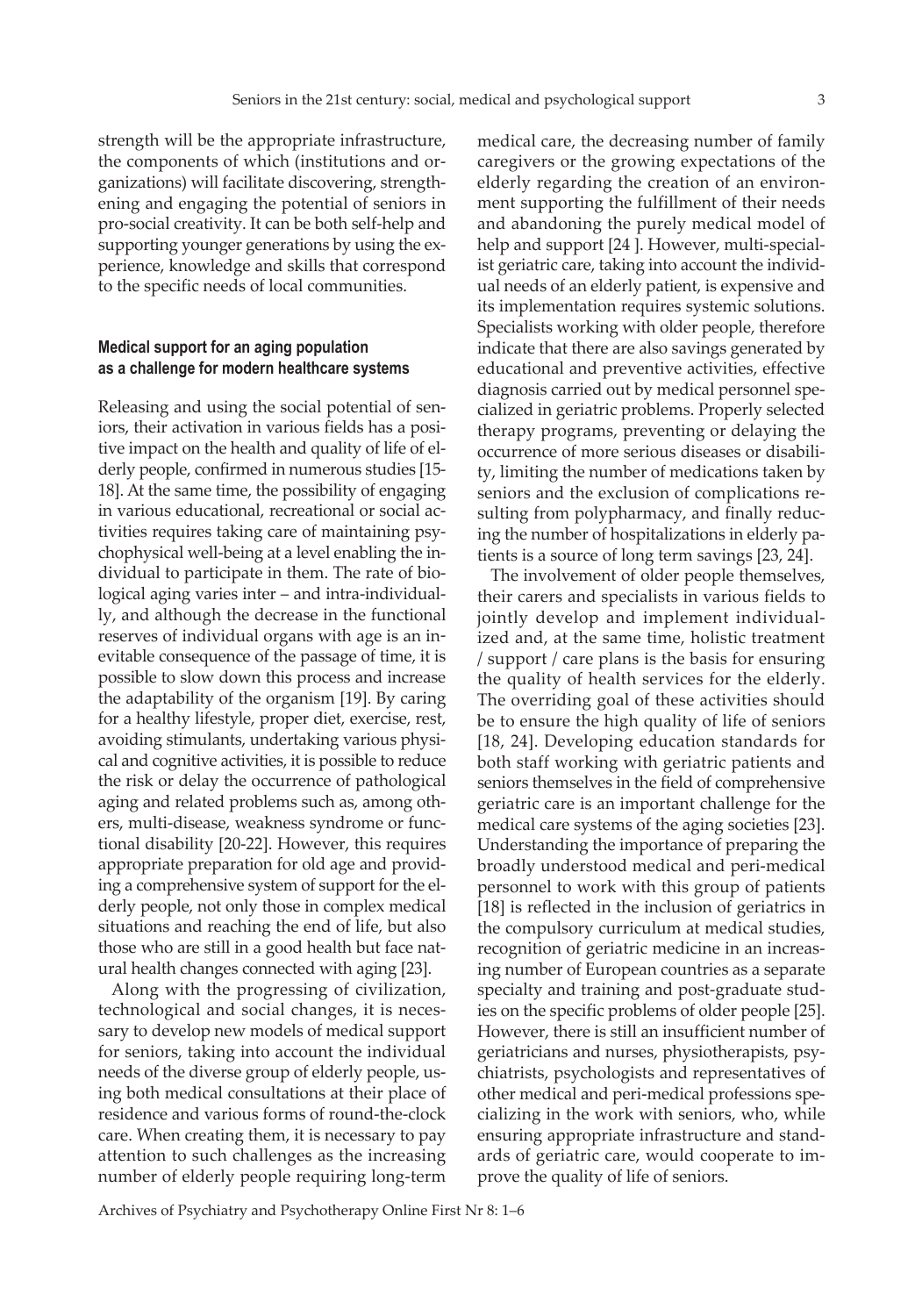Providing adequate support for elderly people with various health problems and disabilities also requires more and more often the involvement of caregivers in the home environment. This type of support is a significant help not only for the elderly themselves, but also for their relatives. Although the network of care services, especially commercial ones, is expanding more and more, the issue of training and supervision for both professional and non-professional (relatives of seniors) carers of the elderly is still insufficiently addressed.

## **Mental well-being of seniors and the possibilities of supporting it**

When considering the issue of medical support for the elderly, it is also important to pay attention to the area of mental health and cognitive functioning of seniors. Mental health problems in the elderly, especially widespread anxiety disorders and depression, not only reduce the quality of life of seniors, but also increase the frequency and cost of professional care, and are associated with a higher risk of premature admission to nursing homes. At the same time, it is important to note that mentally ill people age faster, which is related both to biological factors, less care of ill people for a healthy lifestyle and involvement in social activities, which have a proven positive impact on the quality and length of life [26]. These factors make it so important to both take preventive measures for mental health, as well as develop psychiatric and psychotherapeutic assistance services specifically targeted at seniors.

Psychotherapy of the elderly in many respects does not differ from the therapy conducted with younger patients, but some of its elements and topics are specific only for work with seniors. These are primarily the issues of transference and countertransference associated with the frequent age difference between therapist and patient, the need to focus on developmental tasks, and the challenges of the aging process itself. The goal of psychotherapy is always to alleviate suffering, seek healing, and prevent further difficulties from arising, so that the patient can function normally. The specific goals of seniors' psychotherapy focus on areas typical to older people, which include in particular: building and restoring a positive self-image and self-esteem, coping with losses and support in mourning, helping to resolve the conflict between the need for dependence, using the help of others and the need for independence, as well as coping with emotions and thoughts about one's own mortality [27].

Psychological and psychotherapeutic support for the elderly should not, however, focus only on therapeutic activities, but, as in other age groups, also be directed towards broadly understood prevention and psychoeducation. Qualitative research shows that in the opinion of seniors themselves, good aging is associated with such features as resilience, the ability to adapt to changing conditions and optimism, which also underlie the main theories of positive aging [26]. For this reason it is important. that psychological and psychotherapeutic assistance provided to the elderly should focus on increasing the mental well-being of the elderly and building their immune resources [28].

Seniors of the 21st century are people who also look for various paths of personal development for themselves, more and more often using psychological support not only in crisis situations or because of fear of the possibility of mental problems. According to the Erikson model [29], providing psychological support may be aimed at supporting the integration of previous experiences, but also at helping to teach positive aging based on the optimal use of resources in order to compensate for deficiencies and adaptation to the challenges of everyday life [30]. In today's world, where the activation of seniors is preferred (promoted) and recommended, the elderly begin to feel the compulsion of constant activity and gathering new experiences, which may, however, exceed their cognitive, mental and, above all, physical (biological) abilities. Paradoxically, the theory of withdrawal [31], which explains the relationship between the compulsion to act and the ability to undertake it, may be a source of further research. It is, in particular, about the individualization of developmental stimulation processes in seniors. For some, activity may be a challenge and a constructive mobilization of forces in action. For others, it may turn out to be an impossible task resulting in lowered sense of self-esteem, anxiety, de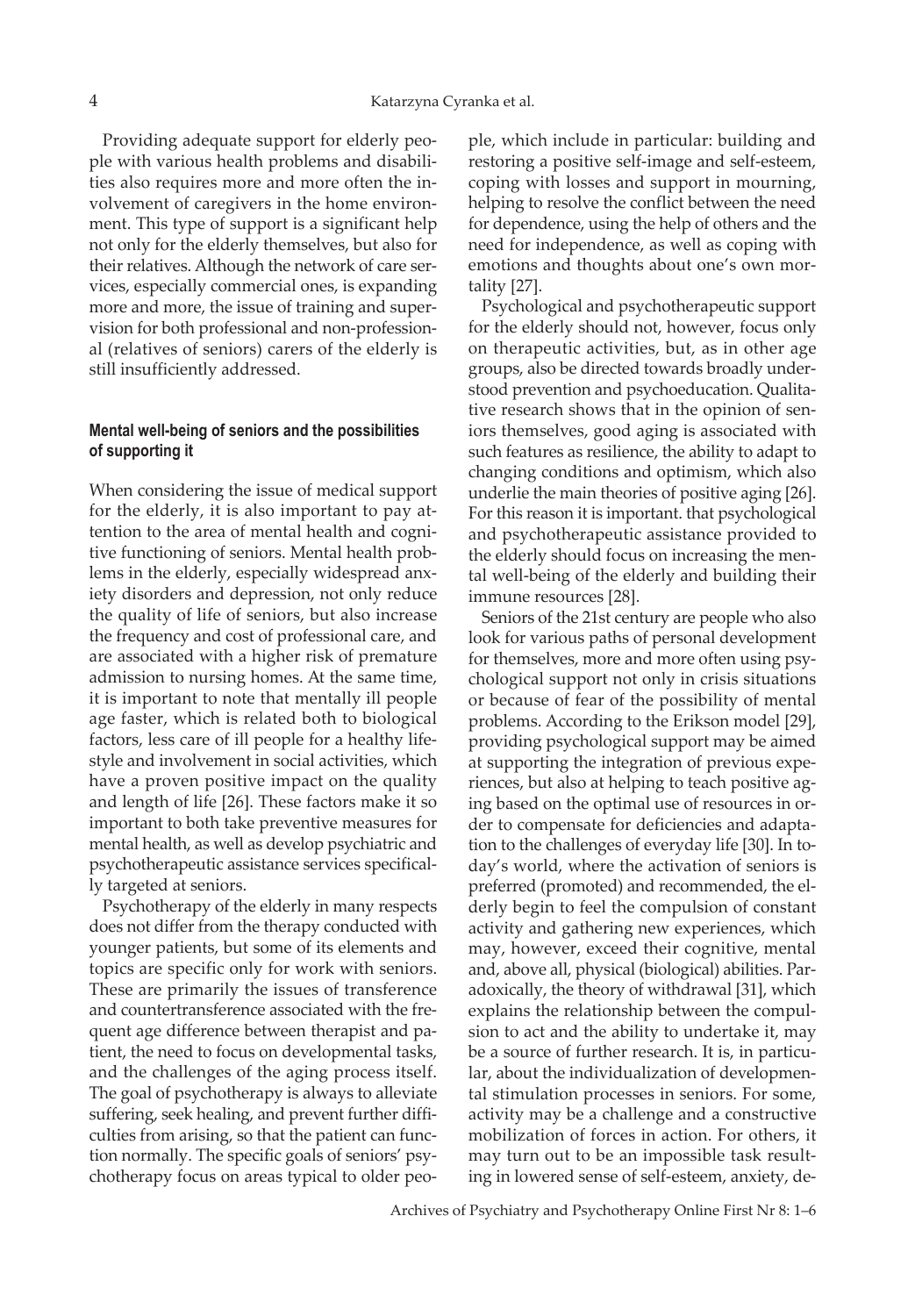pression, and withdrawal. The category of withdrawal in this case does not have to be viewed negatively. It can be a natural consequence of individual human needs. In a more frank way, this applies to every age group.

The issues of supporting seniors taken up in this paper leads to further, necessary issues that fit into the field of psychological support. The obvious necessity to care for the mental health and condition of the elderly also includes the care for the cognitive functioning of seniors. A significant challenge in the light of the statistics on the prevalence of neurodegenerative diseases [32] is providing support to the elderly suffering from various cognitive disorders. The complexity of this issue implies the need to cover the theoretical, exploratory and methodological interest of co-participants, in particular family members and carers of seniors suffering from dementia. It is also necessary to focus on the issues of supporting the cognitive functions of healthy aging people, for whom every day and typical at this stage of life problems with attention or memory are the reason to look for pharmacological and non-pharmacological methods of coping. The use of professional information, educational and therapeutic support is a task faced by psychologists and neuropsychologists, because the issue of prevention and early diagnosis of cognitive disruptions in the elderly is still insufficiently addressed in the area of theoretical work, and above all in the practice of the activities of relevant services [33].

#### **SUMMARY**

The above analysis of the issue of supporting seniors, carried out from the social, medical and psychological point of view, is an introduction to further detailed analyzes. It is important to search for an integrated model (models) combining the achievements of science (social sciences, humanities, health sciences, medical sciences, etc.) and practices (methodological achievements of social, educational, medical institutions, etc.). Global trends related to the extension of human life expectancy, as well as the recorded decline in births, make the aging of world societies a fact. It implies the absolute need to create proposals for practical activities, the guiding idea to integrate the field of service for seniors, where the overall image of the human person will take into account his individuality. In this case, interdisciplinary (multidimensional and multidisciplinary) support for seniors will serve to extend the ability to actively use human resources while at the same time individualizing the process of this activation. This applies to the social, physical (biological) and mental (including cognitive) dimensions. On the way to creating the postulated model, it is possible to outline the current challenges that constitute a guideline for further academic research. The following areas can be included here:

- seniors: the need to build new integrated support systems for seniors (combining care, assistance, compensation and promotional activities in the social, medical and psychological field), increasing the availability of currently operating support institutions, development of preventive and educational activities;
- − professional carers of the elderly: development of professional competences and the institutional support system;
- − non-professional carers of seniors (family members, close relatives and unrelated persons): emotional support, support groups, development of the social support system.

The outlined areas relate only to the subjective sphere of the postulated model (s) of integrated support for seniors. In the course of further planned analyzes carried out from an interdisciplinary point of view, it will also be necessary to refer to the subject from methodological, procedural and systemic perspectives.

#### **REFERENCES**

- 1. Denzin NK. [Ed.]. Sociological methods. A sourcebook, New Brunswick, N.J., Aldine Transaction. 2006.
- 2. Denzin NK. The Research Act: A Theoretical Introduction to Sociological Methods*.* Routledge*.* 2017
- 3. Beland D., Rocco P., Waddan A. Reassessing Policy Drift: Social Policy Change in the United States. Social Policy & Administration. 2016; 50 (2): 201-218.
- 4. Dean H. Social Policy. Polity Press, Cambridge. 2006.

Archives of Psychiatry and Psychotherapy Online First Nr 8: 1–6